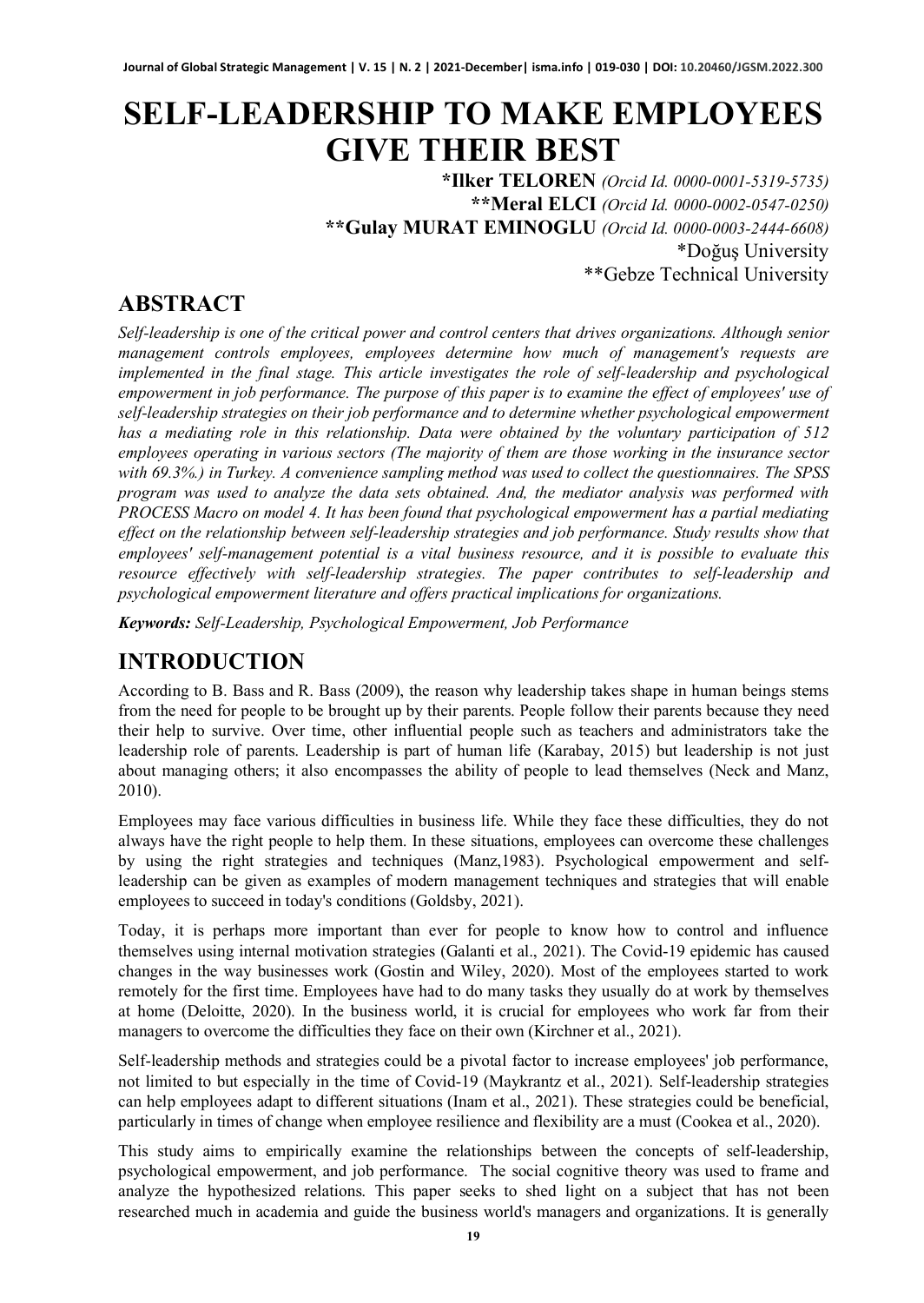seen in the literature that self-leadership improves performance, but the number of studies examining this relationship in Turkey is limited. Likewise, studies on the relation between self-leadership and psychological empowerment relationships are also limited. In addition, it may be interesting to see how self-leadership affects these concepts time of Covid-19 when most of the employees work from home and could exhibit more self-leadership strategies.

# **THEORETICAL BACKGROUND**

# **Self-Leadership**

Self-leadership has been a current phenomenon going on for nearly forty years (Goldsby, 2021). When the leadership and management literature is examined, a leader and at least one follower are generally needed to talk about the leadership process. Self-leadership contrasts with traditional leadership. In the self-leadership approach, people can reach their own goals by motivating themselves and applying cognitive strategies. In this approach, both the leadership and the follower role are combined in a single person (Stewart et al., 2011).

Self-leadership is a philosophy, systematic activities, and mental strategies applied to be more efficient and show high performance (Manz and Sims, 2001). The concept of self-leadership has emerged from researching how employees can lead themselves. According to this understanding, all employees have the potential to lead effectively on their own. It is not necessary to have superior virtues or to be a chosen person to be a self-leader. In fact, everyone is a self-leader to some degree, but not everyone is successful at it (Manz, 1983).

Self-leadership has been developed using self-influence theories to present more comprehensive and integrated theory (Manz, 1986). Self-leadership; includes behavior-oriented strategies of self-regulation, self-control, and self-management theories. In addition to these, cognitive-oriented approaches have been derived from intrinsic motivation theories, social cognitive theory, and positive cognitive psychology (Houghton and Neck, 2002). Even though self-leadership is derived from different theories, selfleadership is a unique and broader concept than self-regulation (Bailey et al., 2018), self-control (Müller and Niessen, 2018), self-management (Markham and Markham, 1995), and intrinsic motivation theories (Manz, 1986).

Self-leadership dimensions are generally divided into three main categories in the studies (Houghton and Neck, 2002; Goldsby, 2021). These are behavior-focused strategies, natural reward strategies, constructive thinking strategies. The behavior-oriented dimension of self-leadership is connected to individuals' self-control and self-observation. The natural reward dimension of self-leadership is given attention to the positive aspects of the work. The constructive thinking model dimension of selfleadership includes the development of new thoughts or thought models that will positively affect the performance of the individual (Neck and Houghton, 2006).

# **Psychological Empowerment**

Globalization, rapidly increasing competition, changing and uncertain business conditions encourage businesses to use empowerment practices. Empowerment is a management technique that has become a necessity for most companies today. Studies show that more than seventy percent of companies apply empowerment methods to their employees (Lawler et al., 2001).

Employee empowerment is seen as both a managerial approach and a cognitive situation. From an organizational perspective, empowerment refers to administrative practices to share knowledge, resources, rewards, and authority with lower-level employees (Kanter, 1993). From a psychological perspective, employee empowerment is the employee's belief that they can fulfill a task (Conger and Kanungo, 1988).

Psychological empowerment is a psychological state that employees experience with increased selfefficacy and intrinsic motivation at work. Zimmerman and Rappaport (1988) described psychological empowerment as the perception of self-efficacy and the willingness to participate in events (Zimmerman and Rappaport, 1988). Psychological empowerment takes shape according to how authoritative and responsible the employee thinks they are. The reason why businesses apply empowerment techniques and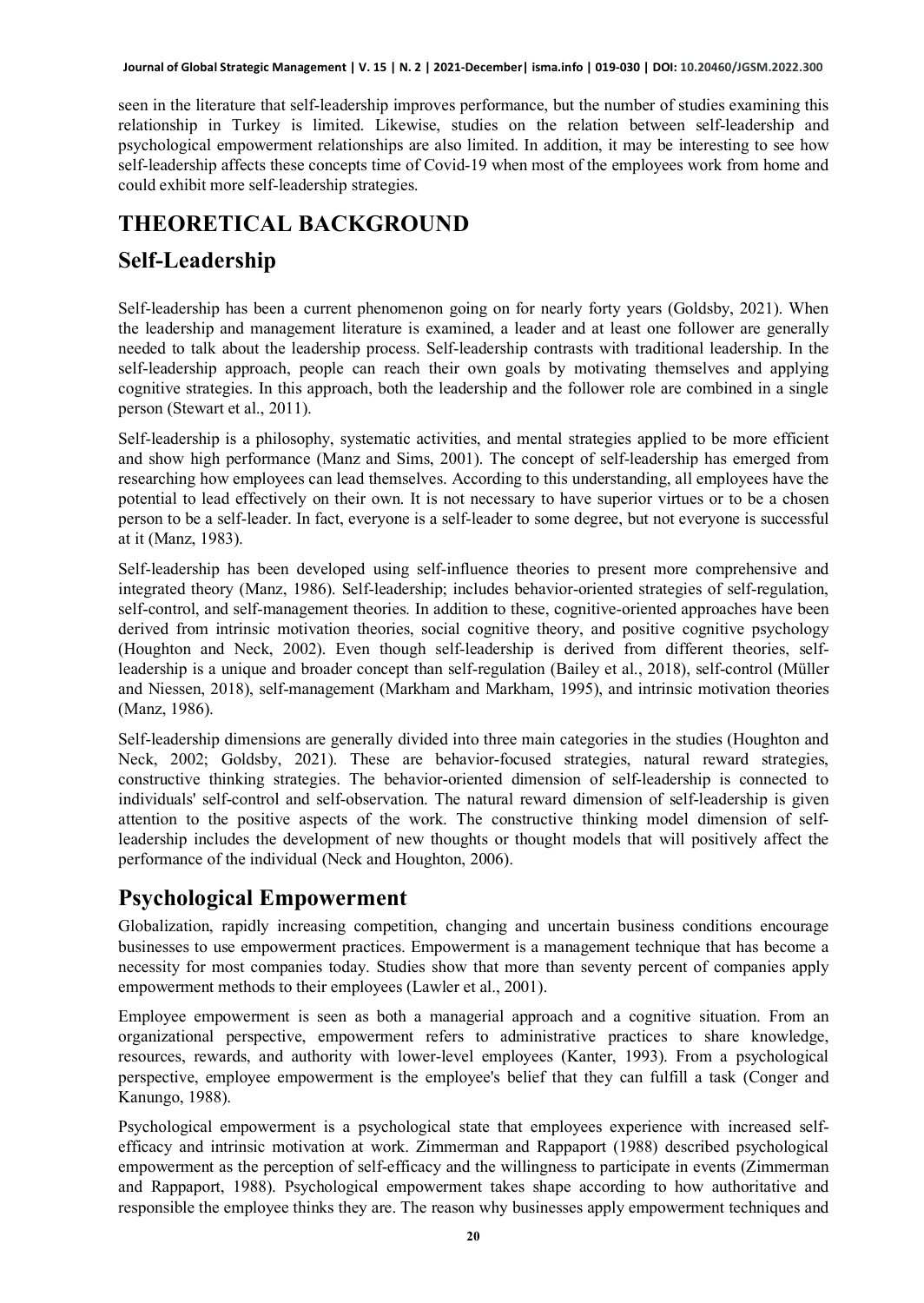strategies in industries is the advantages brought by people-oriented management. The success of companies depends on sharing power with their employees and managing processes in cooperation with them (Akçakaya, 2010).

Since its introduction, psychological empowerment has attracted the attention of many researchers and has been studied (Conger and Kanungo, 1988; Liden and Arad, 1996; Spreitzer, 1995; Thomas and Velthouse, 1990). Spreitzer (1995) explains psychological empowerment in four dimensions. If one of these four dimensions is missing, empowerment is not fully realized. These four dimensions are as follows: meaning, self-determination, competence, and impact. (Spreitzer, 1995). Meaning changes according to the harmony between the work performed and the employee's beliefs, values, and behaviors. If the employee's beliefs, values, and behaviors are like the needs of the job, this job is meaningful to the employee. Otherwise, the job is meaningless to the employee (Brief and Nord, 1990). Competence is related to employees' perception of self-efficacy. In other words, it is the belief that employees have the abilities and skills to fulfill their duties (Gist, 1987). Autonomy refers to a sense of control over one's work. Autonomy, that is, depends on how much freedom the employee thinks in his work. Employees become autonomous to the extent that they make their own decisions in their work (Deci et al., 1989). Impact is the feeling of being able to influence significant results within the organization. Impact relates to how much an employee thinks they have a say in work-related decisions (Ashforth, 1989).

### **Job Performance**

In academic, athletic, and professional environments, the performance of individuals is always at the forefront. The activities of individuals, which are the subject of performance, are recorded, compared, and evaluated accordingly. The performances of individuals affect their success in various areas of their lives. The job performance of employees is a factor that affects both their careers and the success of their organizations (Morrow et al., 2015).

Job performance refers to the efficiency of task fulfillment at work (Sonnentag et al., 2008). Job performance could express all the behaviors that employees exhibit while at work (Motowidlo and Kell, 2012). Since job performance has a critical role in the success of businesses, job performance is regularly evaluated in organizations. In this way, result-oriented, flexible, effective, and fair employee management becomes possible (Robert et al., 2003).

### **Self-Leadership and Psychological Empowerment**

Self-leadership and psychological empowerment are closely related concepts, but they are not the same thing and can't be substituted with each other (Lee and Koh, 2001). Self-leadership is a philosophy, systematic activities, and mental strategies applied to be more efficient and show high performance (Manz, 2015). Psychological empowerment is a psychological state necessary for individuals to feel a sense of control about their work (Spreitzer, 2008).

Self-leadership strategies help employees to see the more enjoyable aspects of their jobs and to control their behavior. Employees who implement self-leadership strategies tend to find their work more meaningful, to see themselves as more competent in their work, and to think that they have a say in their work and are autonomous. Studies show that self-leadership could be an antecedent to psychological empowerment (Houghton and Yoho, 2005). Also, Aldighrir (2019) said that self-leadership is a reliable and effective mechanism for providing psychological empowerment to employees. Based on these thoughts and studies:

*Hypothesis 1: Self-leadership is positively related to employees' perception of psychological empowerment.*

### **Self-Leadership and Job Performance**

Organizations use rewards, punishments, performance standards to get performance from employees. In this way, organizations create a system of control over employees. It is possible to direct employees externally in this way, but employees; values and beliefs also constitute the internal control system of the employees. This internally focused system has a significant impact on employees' behaviors (Manz, 1986). In this sense, self-leadership can be described as the heart of organizational behavior (Manz, 2015).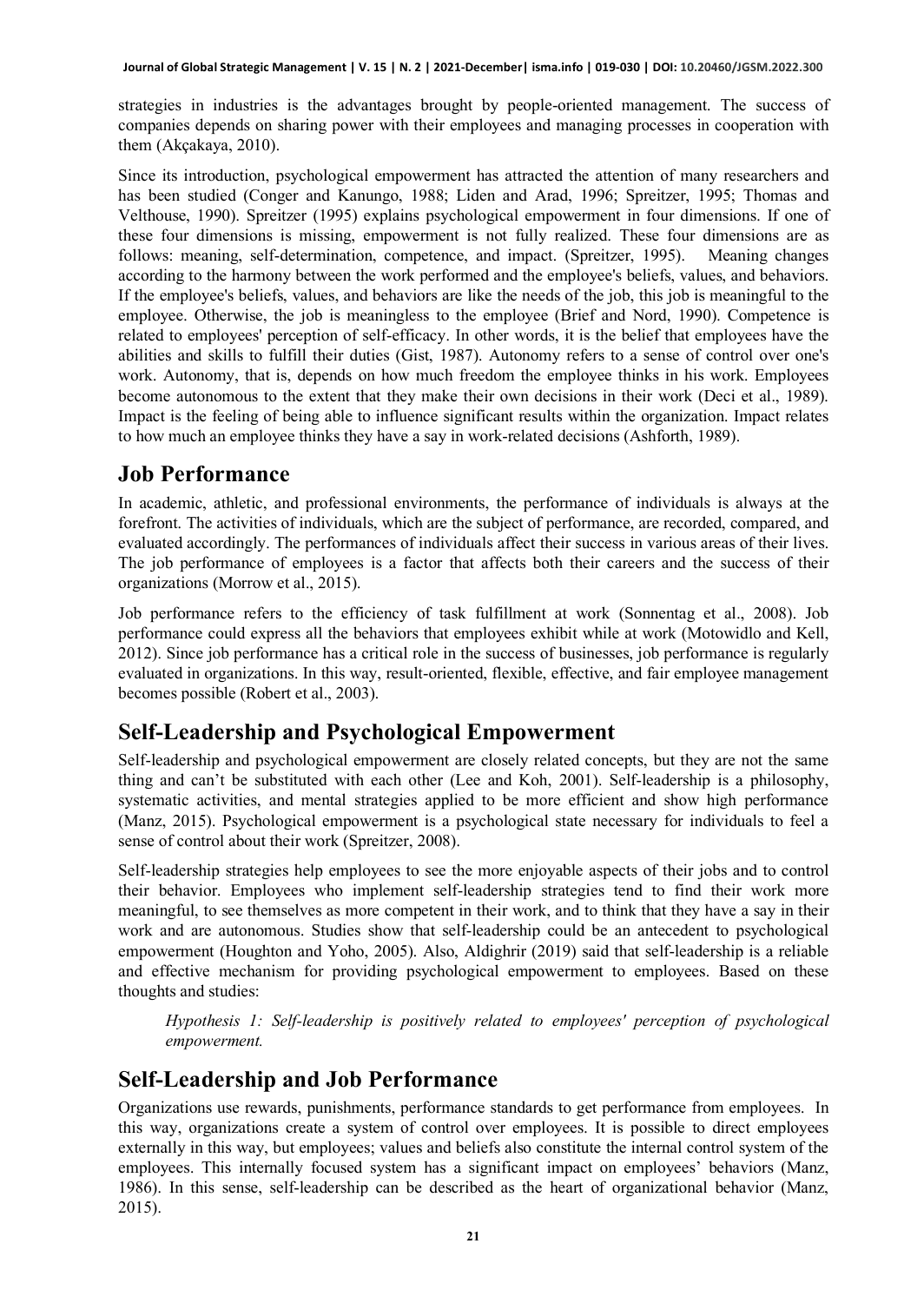Self-leadership strategies have long been considered to improve employee performance (Goldsby et al., 2021). Employees who adopt the philosophy of self-leadership set specific goals for themselves, make efforts to achieve them, evaluate how effective their actions were, and review their behaviors. As a result of this process, employees' awareness of their behaviors increases. While doing their jobs, they act with this awareness to show more productive attitudes and behaviors. This way, employees can deliver higher performance and, in a sense, reach their potential (Manz, 2015). Self-leadership is the achievement of self-determined goals by using social cognition, self-determination, and self-regulation (Mayfield et al., 2021). Based on these thoughts and studies:

*Hypothesis 2: Self-leadership is positively related to employees' job performance.*

### **Psychological Empowerment and Job Performance**

One of the critical assumptions of empowerment theory is that empowered employees outperform relatively less empowered employees. Employees are empowered by getting more responsibility and authority. While fulfilling the new obligations given to them, employees can create more value in their work. In other words, they can perform more. The increase in performance while solving the problems, instead of communicating them to the top management, arises from the opportunity to solve problems directly. Employees, in general, have more technical knowledge about their jobs than managers because they are the one who performs the job. Therefore, employees who have the necessary job skills and choose how to do their jobs can serve better than their colleagues who do not have this opportunity (Tuuli and Rowlinson, 2009).

After the emergence of psychological empowerment, researchers examined the relationship between psychological empowerment and job performance. By examining psychological empowerment, ways to increase job performance have been sought. Studies conducted in various industries operating in the public and private sectors have shown that employee empowerment practices effectively improve performance. Psychological empowerment is positively related to the job performance of employees (Hechanova et al., 2006; Sun, 2016). According to another study, psychological empowerment increases the voluntary performance behaviors of employees (Taştan and Serinkan, 2013). Empowerment is a factor that increases performance levels (Tetik, 2016). Based on these thoughts and studies:

*Hypothesis 3: Psychological empowerment is positively related to employees' job performance.*

### **Relationship Between Self-Leadership, Psychological Empowerment, and Job Performance**

Self-leadership strategies contain self-direction and self-influence needed by individuals to fulfill their duties and responsibilities (Houghton and Neck, 2002). Behavior-oriented strategies aim to increase one's self-awareness and to manage their behaviors. Employees often use behavior-focused strategies to overcome unpleasant but demanding work in the workplace (Neck and Houghton, 2006). With behaviororiented strategies of self-leadership, employees could be more competent and self-determined (Houghton and Neck, 2002). With natural reward strategies, people can find their job more meaningful. Constructive thinking model strategies are strategies developed to enable people to create a productive thinking model to increase their performance and make it a habit to think in a way that will improve their performance (Neck and Houghton, 2006). So, with right work settings, self-leadership could affect psychological empowerment and increase performance (Amundsen and Martinsen, 2015).

Psychological empowerment generally focuses on three essential points. These are the perception of controlling one's environment, self-efficacy, and effort to reach the determined goals. Perception of controlling the environment changes according to employee's position, autonomy, and performance. The perception of self-efficacy depends on the employee's ability to fulfill their duties and responsibilities and varies according to their skill and ability level. Finally, for employees to be successful, they must find their job meaningful and make the necessary effort (Menon, 1999). Psychological empowerment could be a bridge between the organizational empowerment techniques and strategies and the positive work outcomes expected to occur in the employee (Conger and Kanungo, 1988; Lashley, 1999). Also, subordinate psychological empowerment and self-leadership are associated with performance (Amundsen and Martinsen, 2015). So, it is safe to assume: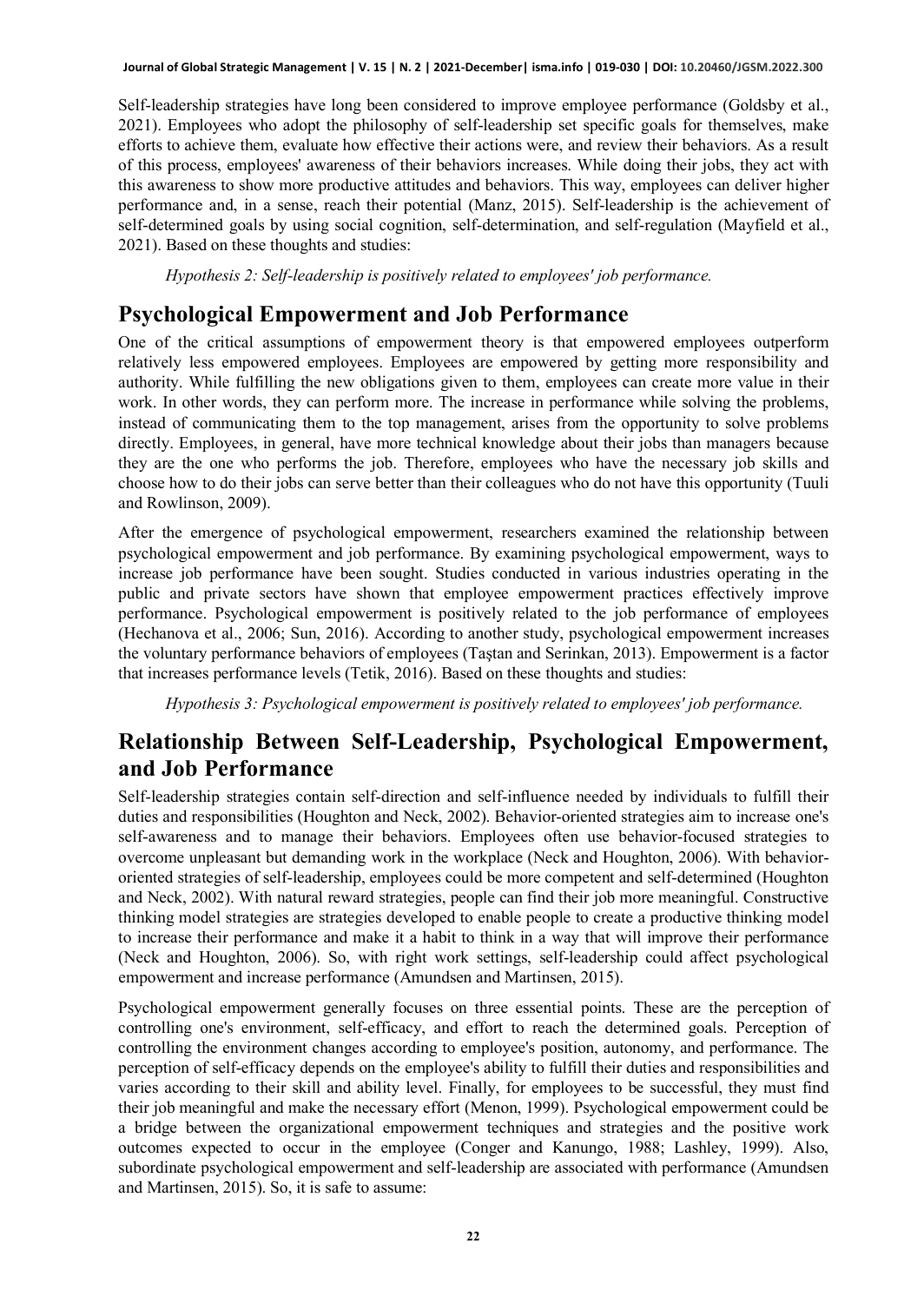*Hypothesis 4: Positive relationship between self-leadership and employees' job performance is mediated by psychological empowerment.*

# **METHODOLOGY Sampling and Measures**

The rate of our male participants is 52.1% and 68.8% of our participants are married. When the distribution by age is examined, the largest group is composed of people between the ages of 30 and 40 with a rate of 28%. This group is followed by people between the ages of 40-50 with a rate of 26.8%. The rate of participants between the ages of 50-60 is 21.9%. In short, with a rate of 76.7%, the majority of our participants are between the ages of 30-60. In terms of educational status, undergraduate graduates come first with a rate of 54.1%. The rate of those with a master's degree is 19.9%. In terms of the sector; employees in the insurance sector constitute the largest segment with 69.3%, followed by the education sector with 11.3%. While 24.8% of the participants are senior managers, 22.3% are mid-level managers and 16.8% are public servants.

Data was collected through a questionnaire. To examine the proposed hypotheses, we used multi-item scales that we adopted from the previous studies. We used 5-point Likert Scale ranging from "1=Strongly Disagree" to "5=Strongly Agree". "Self-Leadership" was measured by asking nine questions (e.g. item: "I establish specific goals for my own performance") developed from the Houghton, Dawley and DiLiello (2012). "Job Performance" was measured by asking four questions (e.g. item: "I complete my tasks on time") developed from the Yilmaz (2015). And finally, "Psychological Empowerment" was measured by asking twelve questions (e.g. item: "My job activities are personally meaningful to me"), the scale was adapted from Spreitzer (1995). After identifying these question items, one bilingual research assistant translated questions into Turkish and, another bilingual research assistant retranslated the questions into English. After consensus was reached for the differences between these two translations, we developed a draft questionnaire. And finally, two academics in this field, evaluated the items to establish face validity.

### **Measure Validity and Reliability**

After data collection, we conducted exploratory factor analysis using principal components extraction with varimax rotation. Subsequently excluding 3 questions with factor loadings below 0.50 (one question from the job performance dimension and two questions from the self-leadership dimension), factors are divided as expected and all the items were distributed to the factors as it expected to be. And, in the ultimate factor analysis all of the factor loadings are above ,50. The Kaiser-Meyer-Olkin (KMO) index has been found ,917 and is higher than recommended ,50 value. Bartlett's test of sphericity is at statistically significant level of 0.00 ( $\chi$ 2 (231) = 7664,420; p=.00). The total explained variance value was also found to be 80.84%.

Afterwards exploratory factor analysis, means and standard deviations were calculated for each factor and a correlation matrix was created. Table 1 demonstrate the means, standart deviations, correlation coefficients and Cronbach Alpha's. All Cronbach Alpha values are higher than ,70 as Nunnaly (1978) recommended. These results show that, our validity and reliability measurement are adequate.

| Variable                         |          |          | <b>Means</b> | Std.<br><b>Deviations</b> | Cronbach<br>Alpha |
|----------------------------------|----------|----------|--------------|---------------------------|-------------------|
| <b>Psychological Empowerment</b> |          |          | 4.2112       | .75735                    | .941              |
| Self-Leadership                  | $.433**$ |          | 4.3178       | .58117                    | .816              |
| Performance                      | .626**   | $,346**$ | 4.3359       | .64575                    | .764              |

Table 1. Correlation coefficients, Cronbach's Alphas and Descriptive Statistics

\*\*. Correlation is significant at the 0.01 level (2-tailed).

### **Hypothesis Testing**

**Table 2**. Regression Analysis Results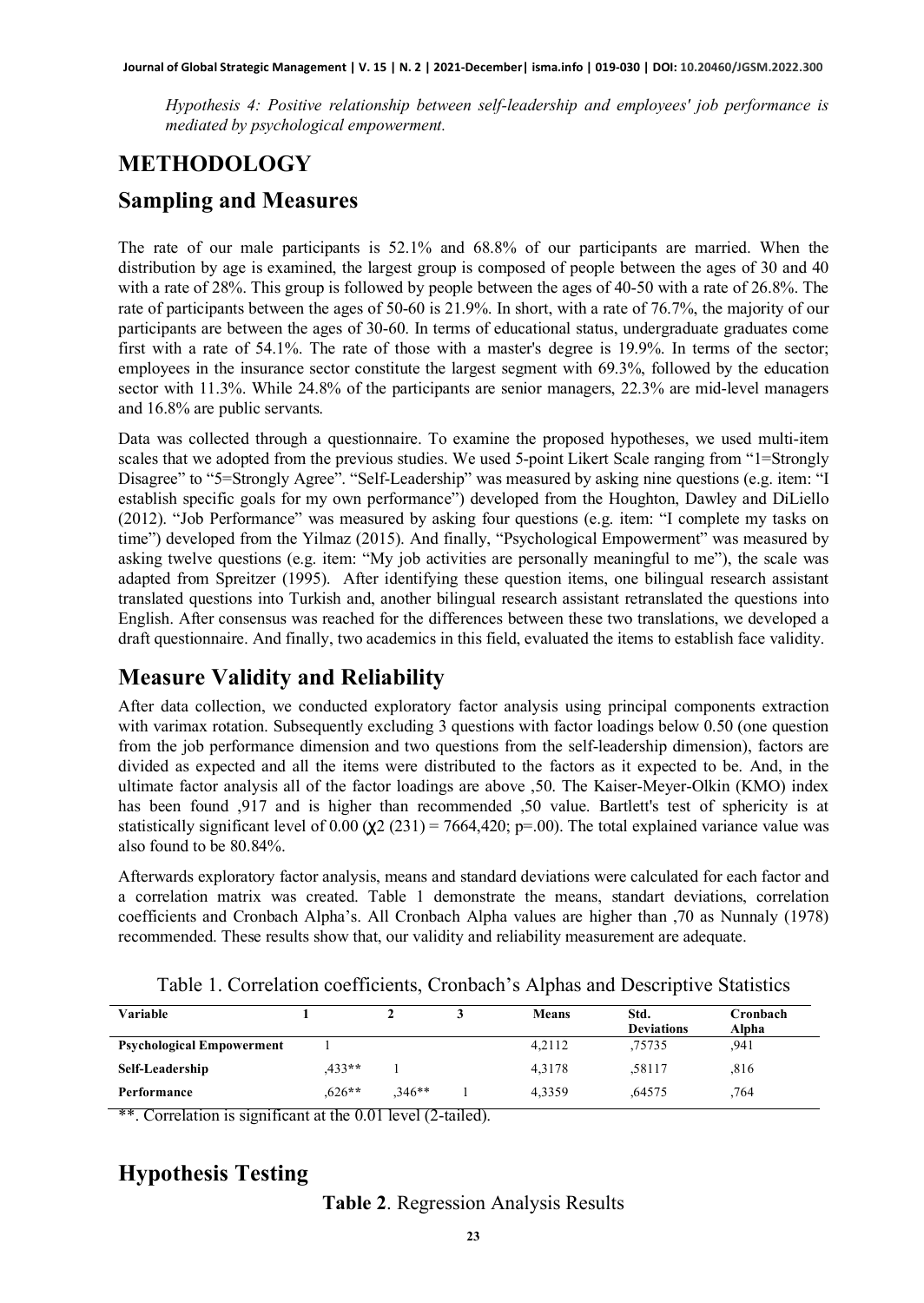| Model-1<br>(DV:Psychological Empowerment)             |      |        | Model-2<br>(DV: Job Performance) |                                                    |      |       | Model-3<br>(DV: Job Performance) |                                                       |      |        |      |
|-------------------------------------------------------|------|--------|----------------------------------|----------------------------------------------------|------|-------|----------------------------------|-------------------------------------------------------|------|--------|------|
| Self-                                                 |      |        | Sig.                             | Self-                                              |      |       | Sig.                             | Psychological                                         |      |        | Sig. |
| Leadership                                            |      |        |                                  | Leadership                                         |      |       |                                  | Empowerment                                           |      |        |      |
|                                                       | .433 | 10,832 | .000                             |                                                    | ,346 | 8.308 | .000                             |                                                       | .626 | 18.082 | .000 |
| $F = 117,339$<br>$R^2 = 0.187$<br>$\text{Sig} = 0.00$ |      |        |                                  | $F = 69,015$<br>$R^2 = 119$<br>$\text{Sig} = 0.00$ |      |       |                                  | $F = 326,962$<br>$R^2 = 0.392$<br>$\text{Sig} = 0.00$ |      |        |      |

We conducted regression analysis to test our hypotheses. According to the results (seen in Table 2); Model-1 (F= 117,339; R<sup>2</sup>= ,187; Sig=,000), Model-2 (F= 69,015; R<sup>2</sup>=,119; Sig=,000) and Model-3 (F= 326,962;  $R^2 = 0.392$ ; Sig=,000) are significant. In Model-1, it was found that self-leadership is positively related to psychological empowerment ( $\beta$ = ,433; Sig= ,000). In Model-2, it was also found that selfleadership is positively related to job performance ( $\beta$ = ,346; Sig= ,000). Finally, in Model-3 it was found that psychological empowerment is positively related to job performance ( $\beta$ = ,626; Sig=, 000). So, according to the results; **H1, H2** and **H3** are **supported**.

The mediator analysis was performed with PROCESS Macro on model 4 (Hayes, 2013). 5% biascorrected confidence interval with 5,000 bootstrapping method was utilized. It was found that (seen Table 3) in Model-1; self-leadership is positively related to job performance  $(\beta = 3832; \beta < 0.01)$ . Also, selfleadership is positively related to psychological empowerment  $(\beta = 5631; \text{ p} < 0.01)$  as seen in Model-2. In Model-3; both self-leadership ( $\beta$ =,1020; p<0.05) and psychological empowerment ( $\beta$ =,4993; p<0.01) are related to job performance. But, when psychological empowerment is included in the model, the effect of self-leadership decreased (The regression coefficient decreased from  $(\beta = 0.3832^{**})$  to  $(\beta = 1020^*)$ ). So, these results indicated that psychological empowerment partially mediates the relationship between selfleadership and job performance to Baron and Kenny (1986) procedure.

|                                  | Model-1<br>(DV:Job<br>Performance) | Model-2<br>(DV:Psychological<br>Empowerment) | Model-3<br>(DV: Job Performance) |  |  |
|----------------------------------|------------------------------------|----------------------------------------------|----------------------------------|--|--|
|                                  | ß                                  |                                              |                                  |  |  |
| Self-Leadership                  | $.3832**$ 8.2990                   | $.5631**$ 10.8166                            | 2.4081<br>$.1020*$               |  |  |
| <b>Psychological Empowerment</b> |                                    |                                              | 4993** 15.3369                   |  |  |
| $\mathbb{R}^2$                   | ,1194                              | ,1872                                        | ,3985                            |  |  |
|                                  | 68,8739                            | 116,9998                                     | 167,9249                         |  |  |

#### **Table 3**. Mediation Analysis Results

Furthermore, both direct effect (.0188; .1853) and indirect effect (.2107; .3723) of X on Y are significant as seen in Table 4. So, psychological empowerment partially mediates the relationship between selfleadership and job performance. And so, **H4** is **supported.** So, it can be stated that the influence of selfleadership on job performance increases with the mediating effect of psychological empowerment.

| <b>Table 4.</b> Mediating Effect of Psychological Empowerment |               |       |        |       |                |  |
|---------------------------------------------------------------|---------------|-------|--------|-------|----------------|--|
|                                                               | <b>Effect</b> | SЕ    |        | D     | 95% CI         |  |
| <b>Indirect Effect</b>                                        | .2812         | .0408 |        |       | (.2107, .3723) |  |
| <b>Direct Effect</b>                                          | .1020         | .0424 | 2.4081 | .0164 | (.0188, .1853) |  |
| <b>Total Effect</b>                                           | .3832         | .0462 | 8.2990 | .0000 | (.2925, .4739) |  |

### **DISCUSSION**

Hypothesis 1, which states that self-leadership is positively related to employees' perception of psychological empowerment is supported. Self-leadership strategies help employees to see the more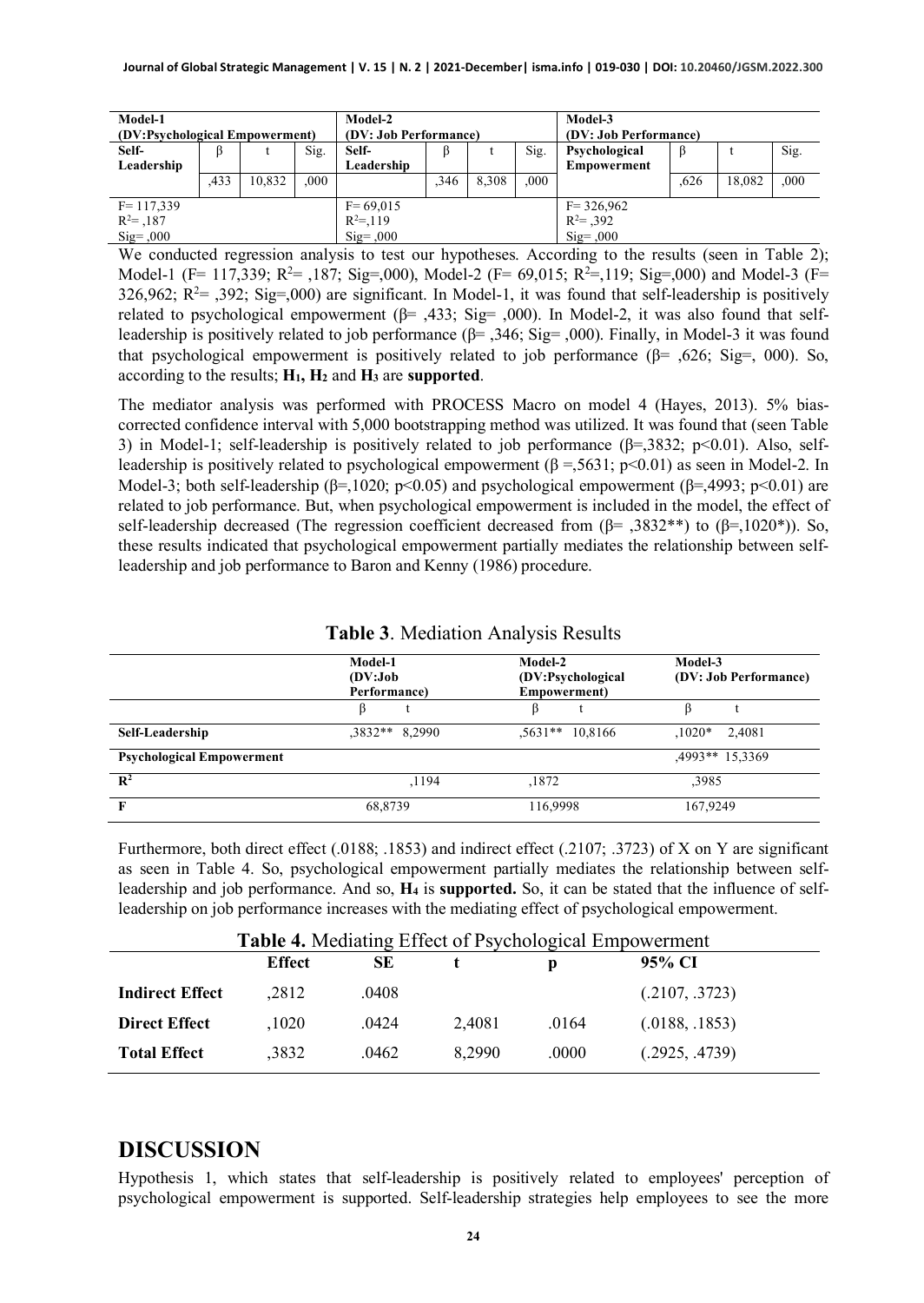enjoyable aspects of their jobs and to control their behavior. In this way, it is aimed that employees show more productive behaviors than before. Employees who apply self-leadership strategies tend to find their work more meaningful, to see themselves as more competent in their work, and to think that they have a say in their work and are autonomous. It is possible that employees who feel psychologically strong exhibit more self-leadership behaviors, but it is more accurate to assume that self-leadership affects psychological empowerment. It is claimed that self-leadership affects employees' way of thinking and changes their behaviors and thoughts. Many studies have confirmed this claim (Houghton and Yoho, 2005; Amundsen and Martinsen, 2015).

Hypothesis 2, which states that self-leadership is positively related to employees' job performance, is supported. Previous studies also support this result (Prussia et al., 1998; Konradt et al., 2009; Rambe et al., 2018; Panagopoulos and Ogilvie, 2015; Harari et al., 2021). The self-leadership approach includes strategies and techniques that will help employees to be successful in their jobs. Employees with selfleadership use several cognitive and behavioral strategies and techniques. Employees are intrinsically motivated by these strategies and techniques. Thus, employees can manage themselves more effectively. It is seen that the employees who successfully apply the self-leadership philosophy experience an increase in their job performance.

Hypothesis 3, which states that psychological empowerment is positively related to job performance, is supported. This study has shown that employee empowerment practices effectively increase performance. Similar studies also show that psychological empowerment positively affects the job performance of employees (Hechanova et al., 2006; Sun, 2016). A leader can empower his employees by giving them decision-making authority. Like this, authorized employees become active problem solvers who contribute to the planning and execution of work.

Hypothesis 4, which states that a positive relationship between self-leadership and employee's job performance is mediated by psychological empowerment, is supported. Although studies support this result theoretically, the number of studies examining this empirical is limited (Neck and Houghton, 2006). Successful self-leaders have high self-awareness, self-management skills, self-efficacy, emotional intelligence, and locus of control (Daud, 2020). Self-leading employees can do their jobs more efficiently, so their self-confidence increases, and they can control their work environment easily. In this way, it is possible for employees to feel empowered in their work. Employees who think empowered do not hesitate to take responsibility and make more effort to fulfill their obligations (Amundsen and Martinsen, 2015). This study results show that self-leadership also increases job performance through psychological empowerment.

# **Practical Implications**

Every employee has self-leadership potential. By using this potential, it is possible to increase the productivity and performance of the employees (Manz, 1983a). Self-leadership is a learnable phenomenon (Manz, 1980). Therefore, anyone who wants can become an effective self-leader by working on it. To get high efficiency and performance from the human resources, organizations and HR managers should know the self-leadership levels of managers and employees they work with or intend to work with. Employees with low self-leadership levels can be given training on this subject. Providing this training to employees who can lead could become more successful leaders for their organizations.

If a person cannot guide himself well, this person cannot be expected to guide others properly. Therefore, the leader or manager must first fulfill his responsibilities. From this perspective, self-leadership is a must for managing others. Managers should be role models to their employees with their self-leadership behaviors and show them how to self-leadership strategies can be used. Thus, employees will adapt and learn the self-leadership philosophy more easily.

In the Covid-19 period, telecommuting is preferred much more. In the absence of certain constraints brought by the office environment, employees who try to carry out remote work at home need to know how to motivate themselves. It can be difficult to supervise and motivate those who work at home. There are external control elements in the office environment. Factors such as when employees come to work, how long they work in the office, and how they work are inspected closely. Employees carry out their work consciously, but it isn't easy for everyone to control such elements when working from home. Therefore, managers should encourage their employees to act with more internal control rather than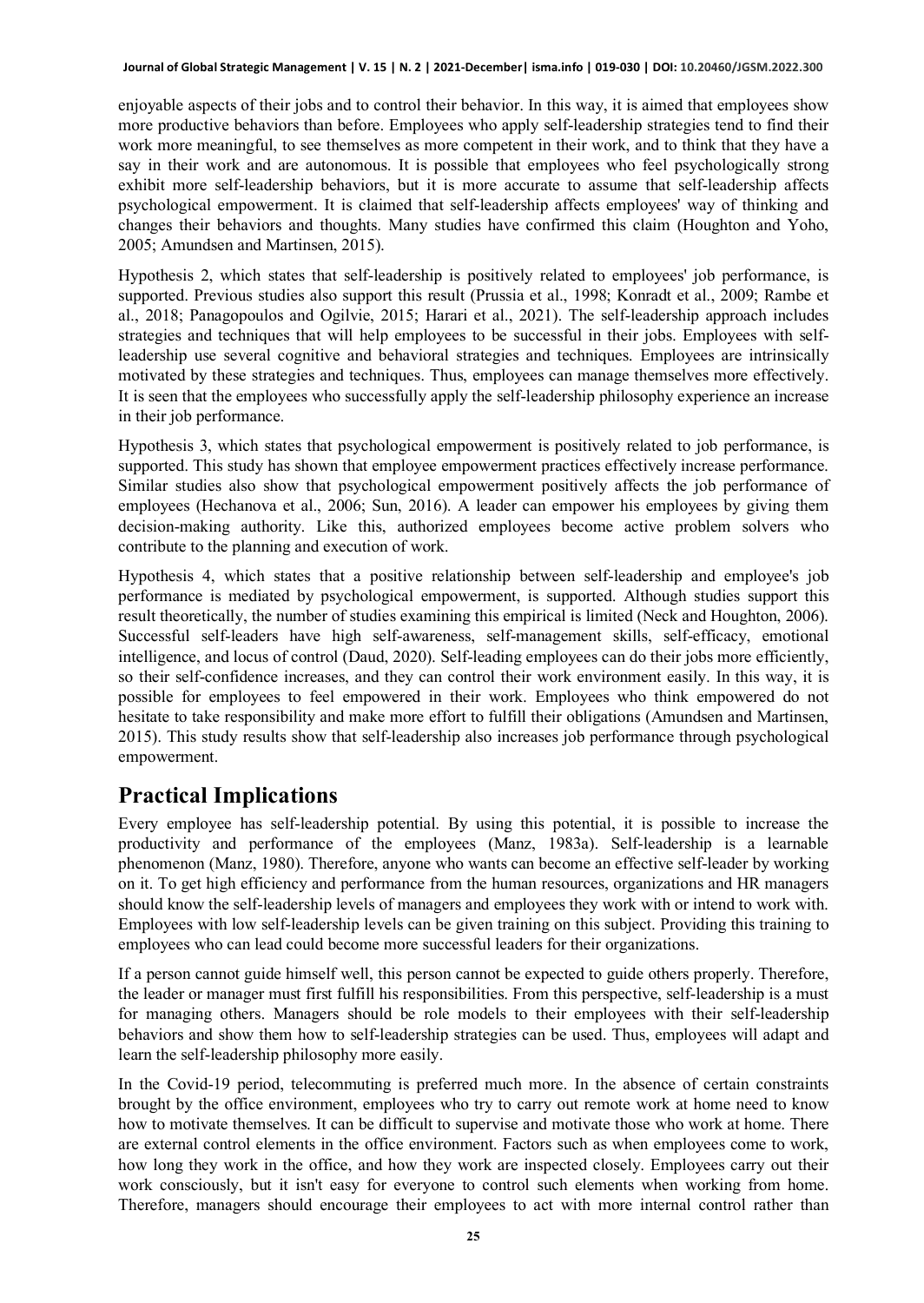external control. One of the best ways to do this is to adopt the philosophy of self-leadership as organizational culture. Thus, employees will be able to motivate themselves, and the need for externaloriented management will decrease. Self-leadership strategies could help employees overcome many of the challenges they face by increasing self-control and intrinsic motivation.

# **Limitations and Suggestions for Future Research**

The study's limitations are an opportunity for researchers who will work on this subject in the future. This research was conducted during the Covid-19 outbreak and in an environment of constant or semirestrictions. Therefore, the research methods used are limited. In this study, the survey method was chosen as the data collection tool. In future studies, apart from the survey, data acquisition methods such as interviews and observation can also be used together with the survey method. Thus, it will be possible to obtain more data. In addition, the study's findings can be tested using analysis methods not used in this study.

This study was carried out on employees working in different sectors in Turkey. Future studies can apply this research by selecting a particular industry. Thus, it can be tested whether the findings determined in this study are valid for specific sectors. Another critical point is that the average age of the employees in this study is approximately 42. Self-leadership skills and related relationships may differ for a younger sample. Another limitation of the study is that the people participating in the survey subjectively evaluate themselves.

# **CONCLUSION**

The ways of working are changing with Covid-19. Companies encourage constructive attitudes and behaviors by empowering their employees (Gostin and Wiley, 2020). Employees are given greater autonomy, responsibility, and decision-making authority. To overcome these responsibilities, employees must be individuals who can control their behavior and motivate themselves (Manz, 1992; Müller and Niessen, 2019).

Self-leadership is the starting point of many processes in the organization. Although the concept of selfleadership generally deals with individuals, its results are not limited to the individual level (Stewart and Barrick, 2000). It is becoming more and more critical for employees to have self-leadership skills to adapt to businesses' competitive and rapidly changing conditions. The primary purpose of this study is to investigate the mediating role of psychological empowerment in the effect of self-leadership on employees' job performance. We thought this study would contribute to the literature on self-leadership, psychological empowerment, and job performance. Results of the study indicate that self-leaders not only ensure their development but also contribute to their organizations.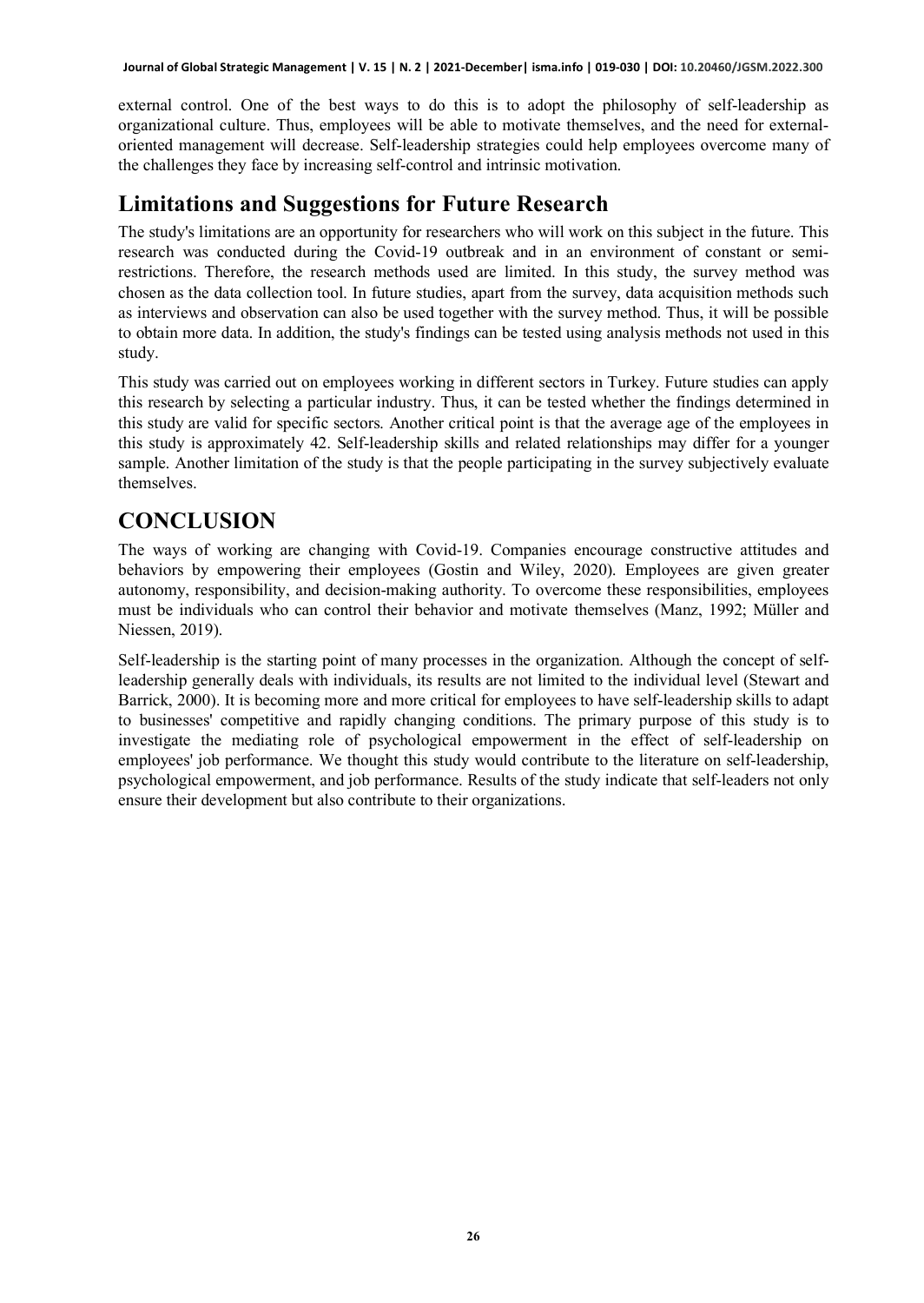**Journal of Global Strategic Management | V. 15 | N. 2 | 2021-December| isma.info | 019-030 | DOI: 10.20460/JGSM.2022.300**

### **REFERENCES**

Akçakaya M., (2010), Örgütlerde uygulanan personel güçlendirme yöntemleri: Türk kamu yönetiminde personel güçlendirme, Karadeniz Araştırmaları, 7(25), pp. 145-174.

Aldighrir, W. M., (2019), The Analysis of Self Leadership Strategies and Its Relationship with Psychological Empowerment Faculty Members at Emerging Saudi University, Al-Idarah: Jurnal Kependidikan Islam, 9(1), pp. 109-121.

Amundsen, S., Martinsen, Ø. L., (2015), Linking empowering leadership to job satisfaction, work effort, and creativity: The role of self-leadership and psychological empowerment, Journal of Leadership & Organizational Studies, 22(3), pp. 304-323.

Ashforth, B. E., (1989), The experience of powerlessness in organizations, Organizational Behavior and Human Decision Processes, 43 (2), pp. 207-242.

Bailey, S. F., Barber, L. K., Justice, L. M., (2018), Is self-leadership just self-regulation? Exploring construct validity with HEXACO and self-regulatory traits, Current Psychology, 37(1), pp. 149-161.

Baron, R. M., Kenny, D. A., (1986), The Moderator-Mediator Variable Distinctionin Social Psychological Research: Conceptual, Strategic, and Statistical Considerations, Journal of Personality and Social Psychology, 51(6), pp. 1173-1182.

Bass, B. M., Bass, R., (2009), The Bass handbook of leadership: Theory, research, and managerial applications, Simon and Schuster.

Brief A., Nord, W. R., (1990), Meaning of occupational work, Lexington Books.

Conger J. A., Kanungo R. N., (1988), The empowerment process: Integrating theory and practice, Academy of Management Review, 13(3), pp. 471-482.

Cooke, F. L., Schuler, R., Varma, A., (2020), Human resource management research and practice in Asia: Past, present and future, Human Resource Management Review, 30(4), pp. 1-13.

Daud, Y. M., (2020), Self-leadership and its application to today's leader-A review of literature, The Strategic Journal of Business & Change Management, 8(1), pp. 1-11.

Deci E. L., Connell, J. P., Ryan, R. M., (1989), Self-determination in a work organization, Journal of Applied Psychology, 74(4), pp. 580-590.

Deloitte (2020), İşin Geleceği. Uzaktan çalışma sisteminde organizasyonel dayanıklılığı korumak, https://www2.deloitte.com/content/dam/Deloitte/tr/Documents/human-capital/isin-gelecegi-uzaktancalisma-sisteminde-organizasyonel-dayanikliligi-korumak.pdf, 8.10.2021.

Galanti, T., Guidetti, G., Mazzei, E., Zappalà, S., Toscano, F., (2021), Work from home during the COVID-19 outbreak: the impact on employees' remote work productivity, engagement, and stress, Journal of Occupational and Environmental Medicine, pp. 63(7).

Goldsby, M. G., Goldsby, E. A., Neck, C. B., Neck, C. P., Mathews, R., (2021), Self-Leadership: A Four Decade Review of the Literature and Trainings, Administrative Sciences, 11(1), pp. 1-21.

Gostin, L. O., Wiley, L. F., (2020), Governmental public health powers during the COVID-19 pandemic: stay-at-home orders, business closures, and travel restrictions, Jama, 323(21), pp. 2137-2138.

Harari, M. B., Williams, E. A., Castro, S. L., Brant, K. K., (2021), Self-leadership: A meta-analysis of over two decades of research. Journal of Occupational and Organizational Psychology, 94(4), 890-923.

Hayes, A. F., (2013), Introduction to mediation, moderation, and conditional process analysis: A regression-based approach, Guilford Press, New York.

Hechanova, M. R. M., Alampay, R. B. A., Franco, E. P., (2006), Psychological empowerment, job satisfaction and performance among Filipino service workers, Asian Journal of Social Psychology, 9(1), pp. 72-78.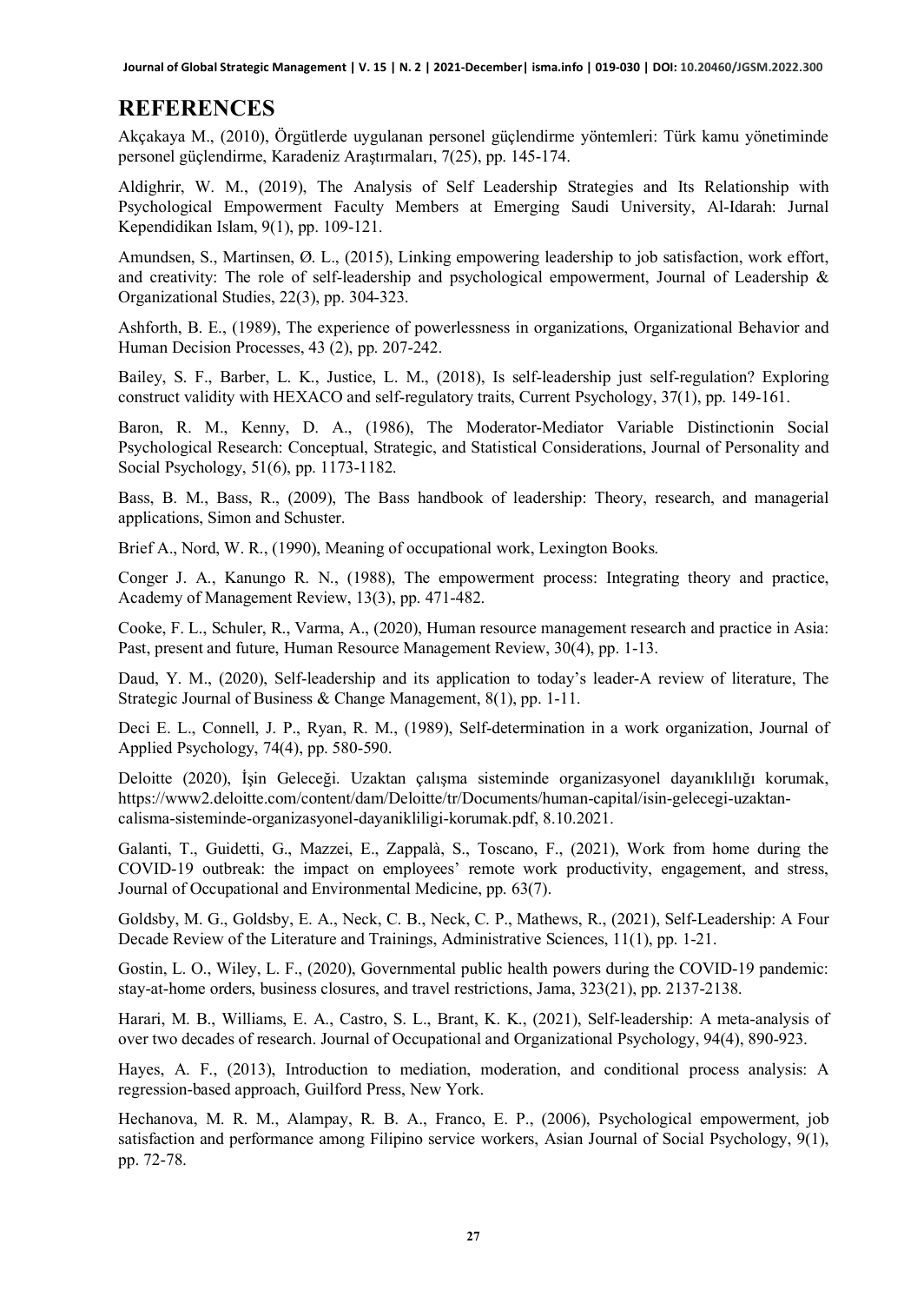**Journal of Global Strategic Management | V. 15 | N. 2 | 2021-December| isma.info | 019-030 | DOI: 10.20460/JGSM.2022.300**

Houghton, J. D., Dawley, D., DiLiello, T.C., (2012), The Abbreviated Self-Leadership Questionnaire (ASLQ): A More Concise Measure of Self-Leadership, International Journal of Leadership Studies, 7(2), pp. 216 – 232.

Houghton, J. D., Neck, C. P., (2002), The revised self‐leadership questionnaire: Testing a hierarchical factor structure for self‐leadership, Journal of Managerial Psychology, 17(8), pp. 672-691.

Houghton, J. D., Yoho, S. K., (2005), Toward a contingency model of leadership and psychological empowerment: when should self-leadership be encouraged?, Journal of Leadership & Organizational Studies, 11(4), pp. 65-83.

Inam, A., Ho, J. A., Sheikh, A. A., Shafqat, M., Najam, U., (2021), How self leadership enhances normative commitment and work performance by engaging people at work?, Current Psychology, pp. 1- 14.

Kanter, R., (1993), Men and women of the corporation (2nd ed.). New York, NY: Basic Books.

Karabay, Melisa E., 2015, İşletmelerde Etik ve Etik Liderlik. 1.bs. İstanbul: Beta Basım Yayım Dağıtım.

Kirchner, K., Ipsen, C., Hansen, J. P., (2021), COVID-19 leadership challenges in knowledge work. Knowledge Management Research & Practice, pp. 1-8.

Konradt, U., Andreßen, P., Ellwart, T., (2009), Self-leadership in organizational teams: A multilevel analysis of moderators and mediators, European Journal of Work And Organizational Psychology, 18(3), pp. 322-346.

Lashley, C., (1999), Employee empowerment in services: a framework for analysis, Personnel Review, 28(3), pp. 169-191.

Lawler E. E., Mohrman, S. A., Benson, G., (2001), Organizing for High Performance: Employee Involvement, TQM, Reengineering, and Knowledge Management in the Fortune 1000 Companies, 1st Edition, CA: Jossey-Bass.

Lee, M., Koh, J., (2001), Is empowerment really a new concept?, International Journal of Human Resource Management, 12(4), pp. 684-695.

Liden R. C., Arad S., (1996), A power perspective of empowerment and work groups: Implications for human resources management research, Research in Personnel and Human Resources Management, 14, pp. 205-252.

Manz C. C., H. P. Sims., (2001), "The New SuperLeadership", 1st Edition, Berrett-Koehler Publishers.

Manz C. C., Henry P. S., Jr., (1980), Self-management as a substitute for leadership: A social learning theory perspective, Academy of Management Review, 5(3) 336-361.

Manz C.C., (1983a), The Art of Self-Leadership: Strategies for Personal Effectiveness, Prentice-Hall.

Manz, C. C., (1983), Improving performance through self-leadership, National Productivity Review, 2(3), pp. 288-297.

Manz, C. C., (1986), Self-leadership: Toward an expanded theory of self-influence processes in organizations, Academy of Management Review, 11(3), pp. 585-600.

Manz, C. C., (1992), Self-leading work teams: Moving beyond self-management myths, Human Relations, 45 (11), pp. 1119-1140

Manz, C. C., (2015), Taking the self-leadership high road: Smooth surface or potholes ahead?, Academy of Management Perspectives, 29(1), pp. 132-151.

Markham, S. E., Markham, I. S., (1995), Self-management and self-leadership reexamined: A levels-ofanalysis perspective, The Leadership Quarterly, 6(3), pp. 343-359.

Mayfield, J., Mayfield, M., Neck, C. P., (2021), Speaking to the self: How motivating language links with self-leadership, International Journal of Business Communication, 58(1), pp. 31-54.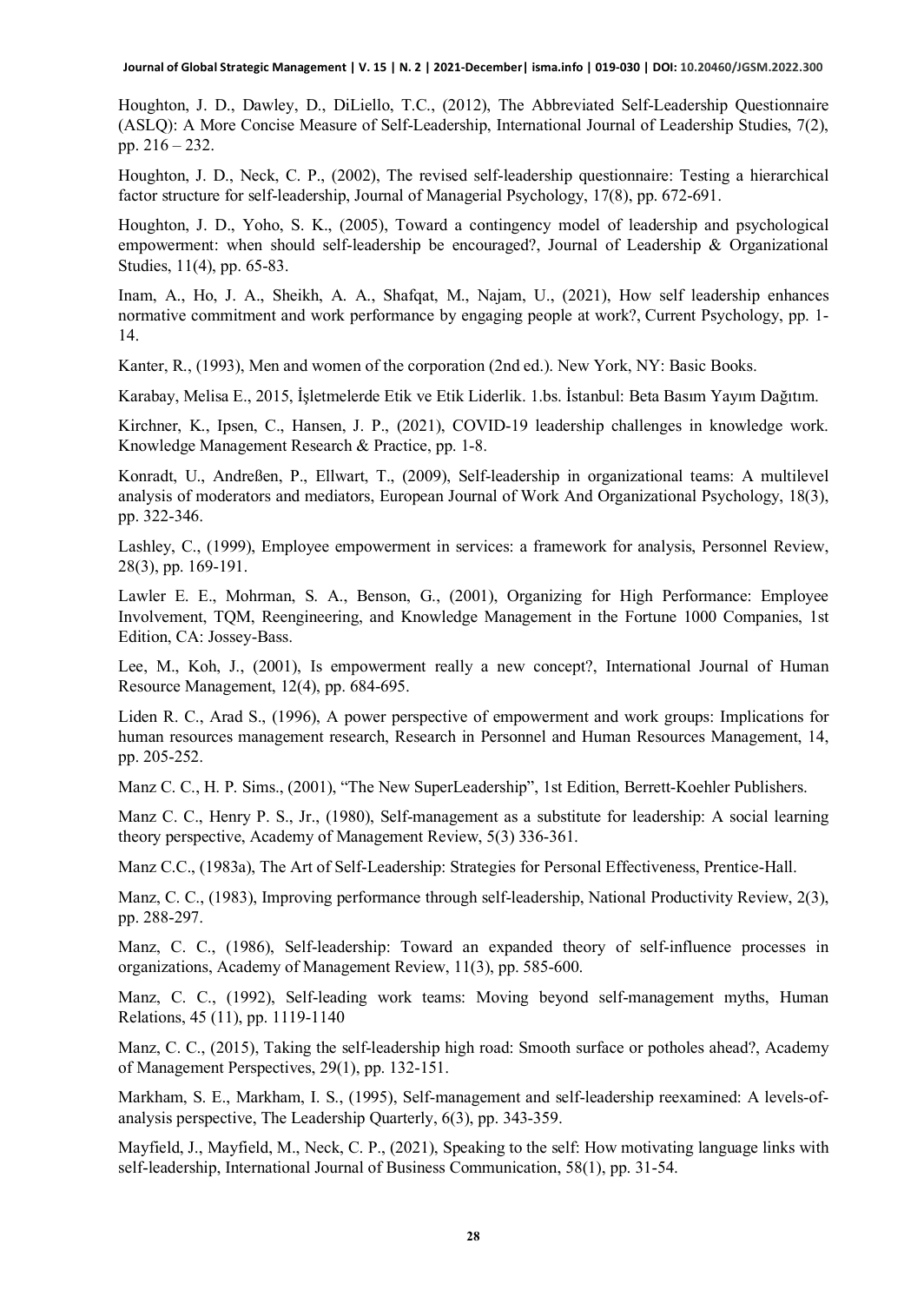Maykrantz, S. A., Langlinais, L. A., Houghton, J. D., Neck, C. P., (2021), Self-Leadership and Psychological Capital as Key Cognitive Resources for Shaping Health-Protective Behaviors during the COVID-19 Pandemic, Administrative Sciences, 11(2), pp. 41.

Menon S. T., (1999), Psychological empowerment: Definition, measurement, and validation, Canadian Journal of Behavioural Science/Revue canadienne des sciences du comportement, 31(3), pp. 161-164.

Morrow Jr, J. R., Mood, D., Disch, J., Kang, M., (2015), Measurement and Evaluation in Human Performance, 5E. Human kinetics.

Motowidlo, S. J., Kell, H. J., (2012), Job Performance, 2nd Edition, Handbook of Psychology.

Müller, T., Niessen, C., (2018), Self-leadership and self-control strength in the work context, Journal of Managerial Psychology, 33(1), pp. 74-92.

Müller, T., Niessen, C., (2019), Self-Leadership in the Context of Part-Time Teleworking, Journal of Organizational Behavior, 40(8), pp. 883-898.

Neck, C. P., Houghton, J. D., (2006), Two decades of self-leadership theory and research, Journal of Managerial Psychology, 21(4), pp. 270-295

Neck, C. P., Manz, C. C., (2010), Mastering self-leadership: Empowering yourself for personal excellence, Pearson.

Nunnaly, J. C., (1978), Psychoneric Theory, Second Edion, McGraw-Hil.

Panagopoulos, N. G., Ogilvie, J., (2015), Can salespeople lead themselves? Thought self-leadership strategies and their influence on sales performance, Industrial Marketing Management, 47(1), pp. 190- 203.

Prussia, G. E., Anderson, J. S., Manz, C. C., (1998), Self‐leadership and performance outcomes: the mediating influence of self‐efficacy, Journal of Organizational Behavior: The International Journal of Industrial, Occupational and Organizational Psychology and Behavior, 19(5), pp. 523-538.

Rambe, P., Modise, D. L., Chipunza, C., (2018), The combined influence of self-leadership and locus of control on the job performance of engineering workforce in a power generation utility: An empirical perspective, SA Journal of Human Resource Management, 16(1), pp. 1-9.

Roberts, M., Hsiao, W., Berman, P., Reich, M., (2003), Getting health reform right: a guide to improving performance and equity, 1st Edition, Oxford University Press.

Sonnentag, S., Volmer, J., Spychala, A., (2008), Job performance. In: J. Barling, C. L. Cooper, Editors, "The SAGE Handbook of Organizational Behavior", SAGE Publications.

Spreitzer, G. M. (1995). Psychological empowerment in the workplace: Dimensions, measurement, and validation, Academy of Management Journal, 38(5), pp. 1442-1465.

Spreitzer, G. M. (2008). Taking stock: A review of more than twenty years of research on empowerment at work, Handbook of Organizational Behavior, 1, pp. 54-72.

Stewart, G. L., Barrick, M. R., (2000), Team structure and performance: Assessing the mediating role of intrateam process and the moderating role of task type, Academy of Management Journal, 43(2), pp. 135- 148.

Stewart, G. L., Courtright, S. H., Manz, C. C., (2011), Self-leadership: A multilevel review, Journal of Management, 37(1), pp. 185-222.

Sun, X., (2016), Psychological empowerment on job performance—mediating effect of job satisfaction, Psychology, 7(4), pp. 584-590.

Taştan, S.B., Serinkan, C. (2013). An Empirical Research on the Relationship Between Individuals' Psychological Empowerment and Voluntary Performance Behaviors an Assessment of the Combination of Pyschological Power and Intimate Will, Journal of Global Strategic Management, 7 (1), 100-124.